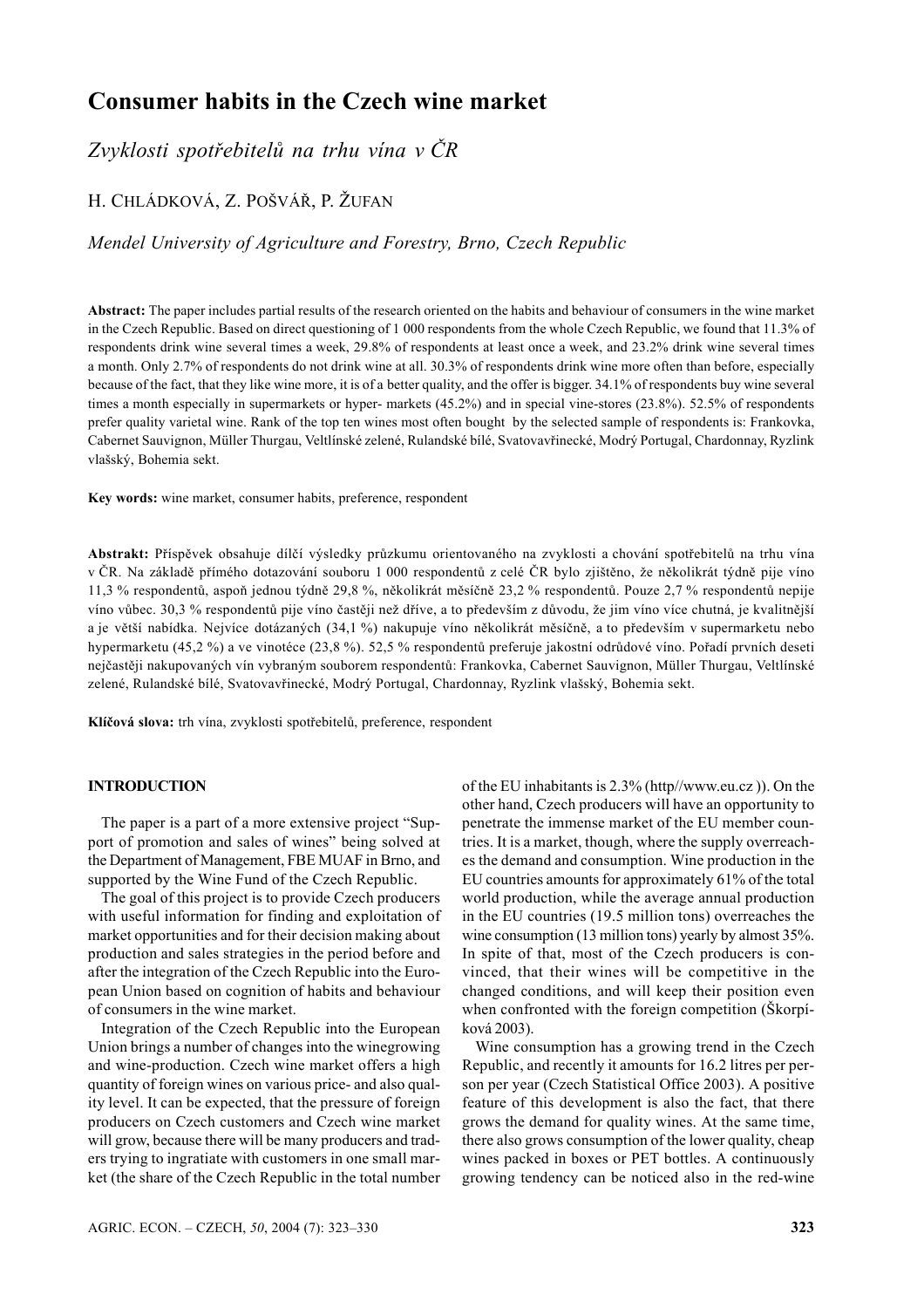consumption. This change of consumer preferences has significantly influenced the growth of the share of the red varieties in the newly planted vineyards.

In the Czech Republic, there is a sufficient processing capacity to stock the domestic wine market, but unfortunately this is not correspondent with the grape production, which suffices only for 35% of the Czech wine consumption. The remaining 65% of wine has to be imported (Pošvář, Chládková 2003). Of the total wine imports, there prevails the import of barrelled wine above the bottled wine (MZ ČR 2003). Most of the imported wine belongs to the category of table wine, which is packed in paper boxes or PET bottles, and is sold mostly in supermarkets.

When evaluating the hitherto development of the wine market in the Czech Republic in the field of supply and demand and the share of domestic wines in the total wine

Table 1. Structure of respondents by sex, age, and education

| Attribute          | Structure of questioned respondents |               |  |  |  |
|--------------------|-------------------------------------|---------------|--|--|--|
|                    | absolute                            | $\frac{0}{0}$ |  |  |  |
| <b>Sex</b>         |                                     |               |  |  |  |
| Male               | 503                                 | 50.3          |  |  |  |
| Female             | 497                                 | 49.7          |  |  |  |
| Total              | 1 000                               | 100.0         |  |  |  |
| Age                |                                     |               |  |  |  |
| $18 - 25$          | 175                                 | 17.5          |  |  |  |
| $26 - 40$          | 302                                 | 30.2          |  |  |  |
| $41 - 55$          | 307                                 | 30.7          |  |  |  |
| $56 - 75$          | 216                                 | 21.6          |  |  |  |
| Total              | 1 000                               | 100.0         |  |  |  |
| Education          |                                     |               |  |  |  |
| Primary            | 116                                 | 11.6          |  |  |  |
| Without GCE        | 290                                 | 29.0          |  |  |  |
| Complete secondary | 430                                 | 43.0          |  |  |  |
| University         | 164                                 | 16.4          |  |  |  |
| Total              | 1 000                               | 100.0         |  |  |  |

consumption, it is necessary to emphasise, that for a vast majority of domestic producers, the home-market will continue to be decisive.

## **MATERIAL AND METHODS**

The paper features the results of research, which provide selected information about the frequency, and occasions of drinking wine among the Czech consumers, places, where they buy wine, which wines they prefer, what are the decisive factors of purchase, and which particular wines they buy most frequently.

The results include processed primary data from 1000 respondents from the whole Czech Republic acquired in the period from September to December 2003. Half of the data (i.e. 500 respondents) were based on phone questioning, and half on direct personal questioning (Pošvář, Chládková 2003). Respondents were selected according to the quota principle, where the quota attributes were sex, age, education and geography, i.e. residence of respondents. The structure of respondents is provided in Table 1 (ČMVVU 2002).

Selection of respondents according to the residence was done in order to assure a representative sample of population (Foret, Stávková 2003).

### **RESULTS AND DISCUSSION**

### **Wine drinking frequency and occasions**

The first issue of a wine-consumer behaviour study is to find out when, where, and on what kind of occasions do people usually drink wine, whether they drink it more often or less frequently than before, and what are the main reasons of these changes. The answers of respondents to the first question, which was asked in this context, are included in Table 2.

The data in Table 2 show, that 41.1% of respondents drink wine at least once a week or several times a week, 41.3% drink wine once or several times a month, 14.9% of

Table 2. Answers of respondents to the question "How often do you drink wine?"

|                               | Frequency of answers |               |       |       |         |               |
|-------------------------------|----------------------|---------------|-------|-------|---------|---------------|
| Possible answers              | men                  |               | women |       | total   |               |
|                               | abs.                 | $\frac{0}{0}$ | abs.  | $\%$  | abs.    | $\frac{0}{0}$ |
| 1. Several times a week       | 82                   | 16.3          | 31    | 6.2   | 113     | 11.3          |
| 2. At least once a week       | 159                  | 31.6          | 139   | 28.0  | 298     | 29.8          |
| 3. Several times a month      | 119                  | 23.6          | 113   | 22.7  | 232     | 23.2          |
| 4. At least once a month      | 88                   | 17.5          | 93    | 18.7  | 181     | 18.1          |
| 5. Once a half-year           | 31                   | 6.2           | 49    | 9.9   | 80      | 8.0           |
| 6. Once a year                | 20                   | 4.0           | 49    | 9.9   | 69      | 6.9           |
| 7. I do not drink wine at all | 4                    | 0.8           | 23    | 4.6   | 27      | 2.7           |
| Total                         | 503                  | 100.0         | 497   | 100.0 | 1 0 0 0 | 100.0         |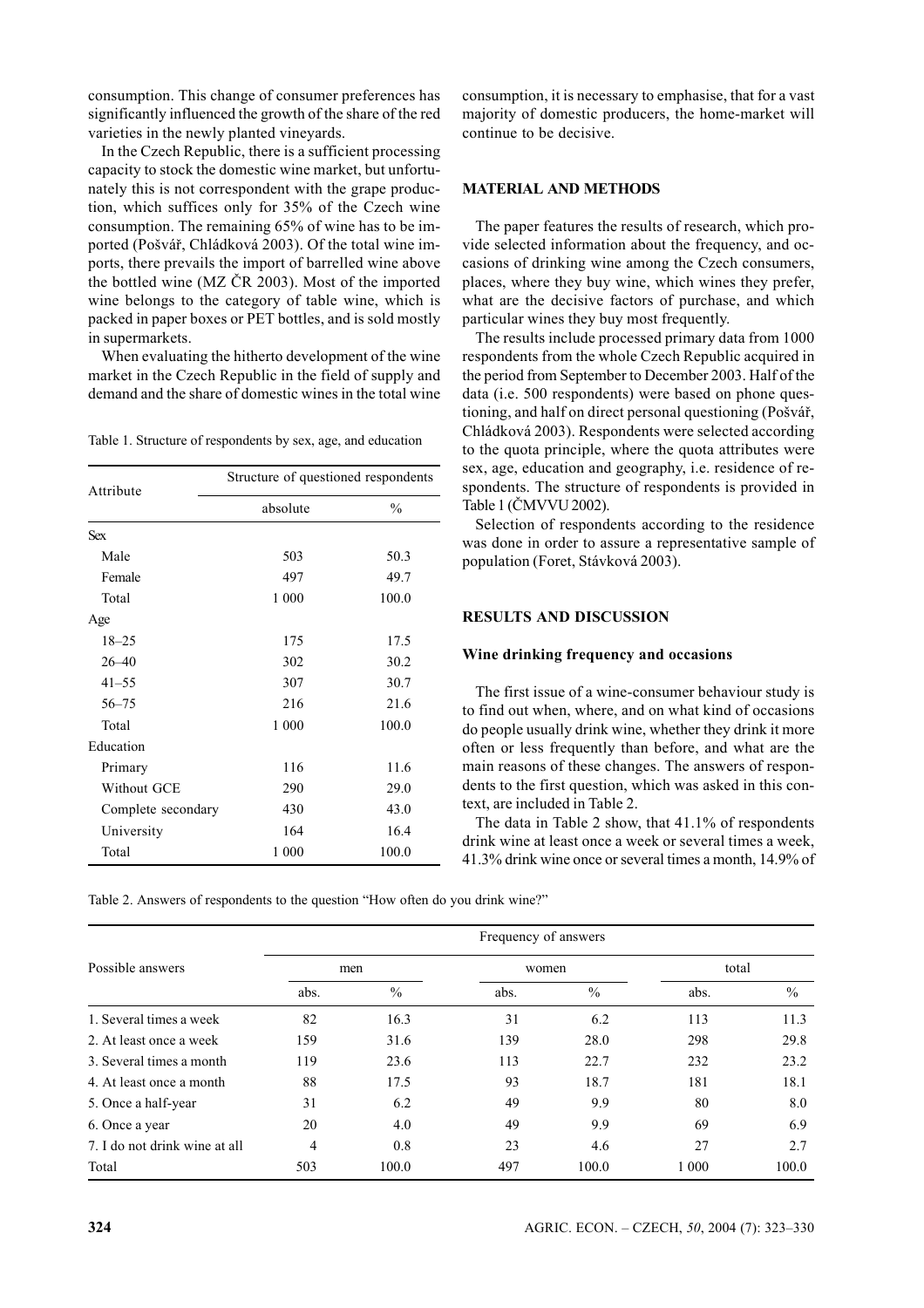respondents drink wine once or twice a year and 2.7% of respondents answered, that they do not drink wine at all. Concerning a comparison of wine-drinking frequency between men and women, the data in Table 2 and Figure 1 confirm the well-known fact, that men drink more often and more than women do. Against 47.9% of men in the group of respondents, who drink wine once or several times a week, there is only 34.2% of women, and reversely in the group of respondents, who said that they drink wine once or twice a year, there is 19.8% of women and only 10.2% of men.

This fact is even more obvious from the data presented in Figure 2, according to which of the respondents, who said they drink wine several times a week, there was 73% of men and 27% of women, and further on in the group, which drinks wine approximately once year there was 29% of men and 71% of women.

In connection with the change of the wine offer on the market towards an increasing share of varietal quality wines and attribute wines in the past ten years, and

growth of consumer prices, the respondents were asked questions in order to find out, whether these facts have projected into the demand and into the wine-drinking frequency. The question "How often do you drink wine compared with the past?" was answered by 53.3% of respondents that they drink with the same frequency, 30.3% drink more often and 15.8% less often. Differences of answers of men and women are negligible, and are included in Figure 3.

Higher differences between men and women than in the change of wine-drinking frequency can be reported in the reasons of more frequent or less frequent drinking of wine.

The rank of reasons why respondents currently drink wine more often than before is following:

1. I like wine more

40.6% (39.0% men; 42.4% women)

2. Wine is of a higher quality

23.1% (22.6% men; 23.7% women)

3. Wine-offer is better

17.8% (18.9% men; 16.6% women)



Figure 1. Relative frequency distribution of men and women by their answers to the question "How often do you drink wine?"



Figure 2. Shares of men and women in answers to the question "How often do you drink wine?"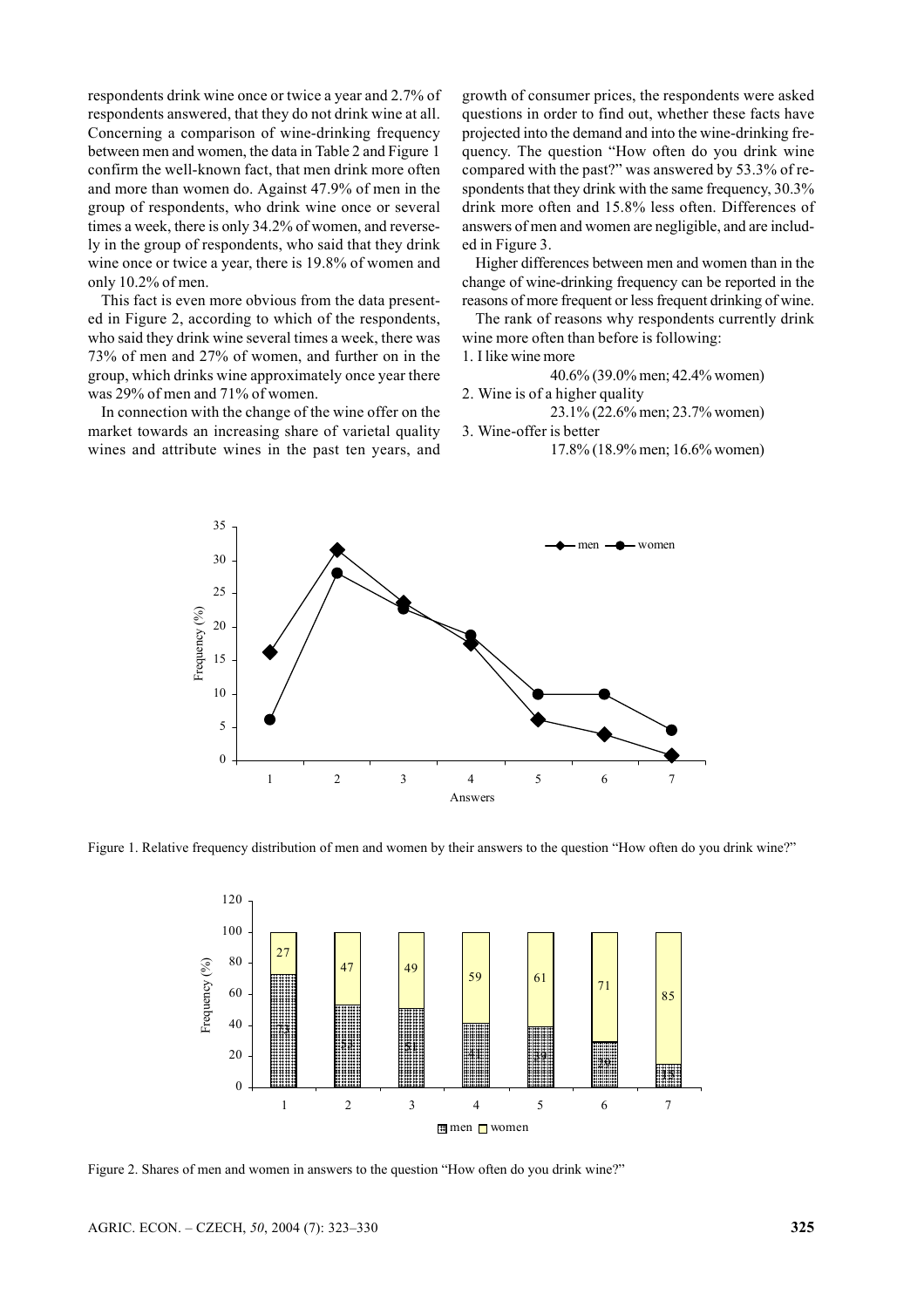

Figure 3. Change of wine-drinking frequency

4. Health reasons

8.6% (10.4% men; 6.5% women)

5. Prestige reasons

8.3% (6.1% men; 10.8% women) 6. The price is quite acceptable

1.6 % (3.0% men; 0.0% women)

Rank of the reasons, why respondents currently drink wine less often than before, is the following: 1. Health reasons

43.1% (35.2% men; 49.5% women) 2. Wine is too expensive

19.6% (28.2% men; 12.7% women)

- 3. I drive more often 13.9%
- (19.7% men; 9.2% women)

4. I have stopped to drink alcohol 8.2% (8.5% men; 10.3% women)

5. The offer is insufficient

7.6% (4.2% men; 10.3% women)

6. I do not like wine any more

7.6% (4.2% men; 10.3% women)

For Czech wine producers, the first three reasons of a more frequent drinking of wine (noticeably also reasons of the growth of wine-consumption in the Czech Republic) seem to be gratifying.

Questions concerning the frequency of wine drinking were followed by the question "What amount of wine do you drink in the usual consummation?" Answers to this question have confirmed, again, the already known facts about the differences in drinking wine among men and women (Figure 4 and 5).

In the groups of respondents with lower amount of wine drunk in usual consummation, there prevail women. Of the total number of women who answered this question, 75.8% drink less than 0.5 litres in common consummation, and 24.2% more than 0.5 litres. The answers of men showed that 52.2% of them drink less than 0.5 litres and 47.8% drink more. Of the total respondents, who drink less than 0.2 litres in common consummation, 41% are men and 59% are women. With the growth of the amount of wine drunk at one occasion, the share of women in the group of respondents declines and the share of



Figure 4. Relative frequency distribution of the amount of wine drunk in usual consummation of men and women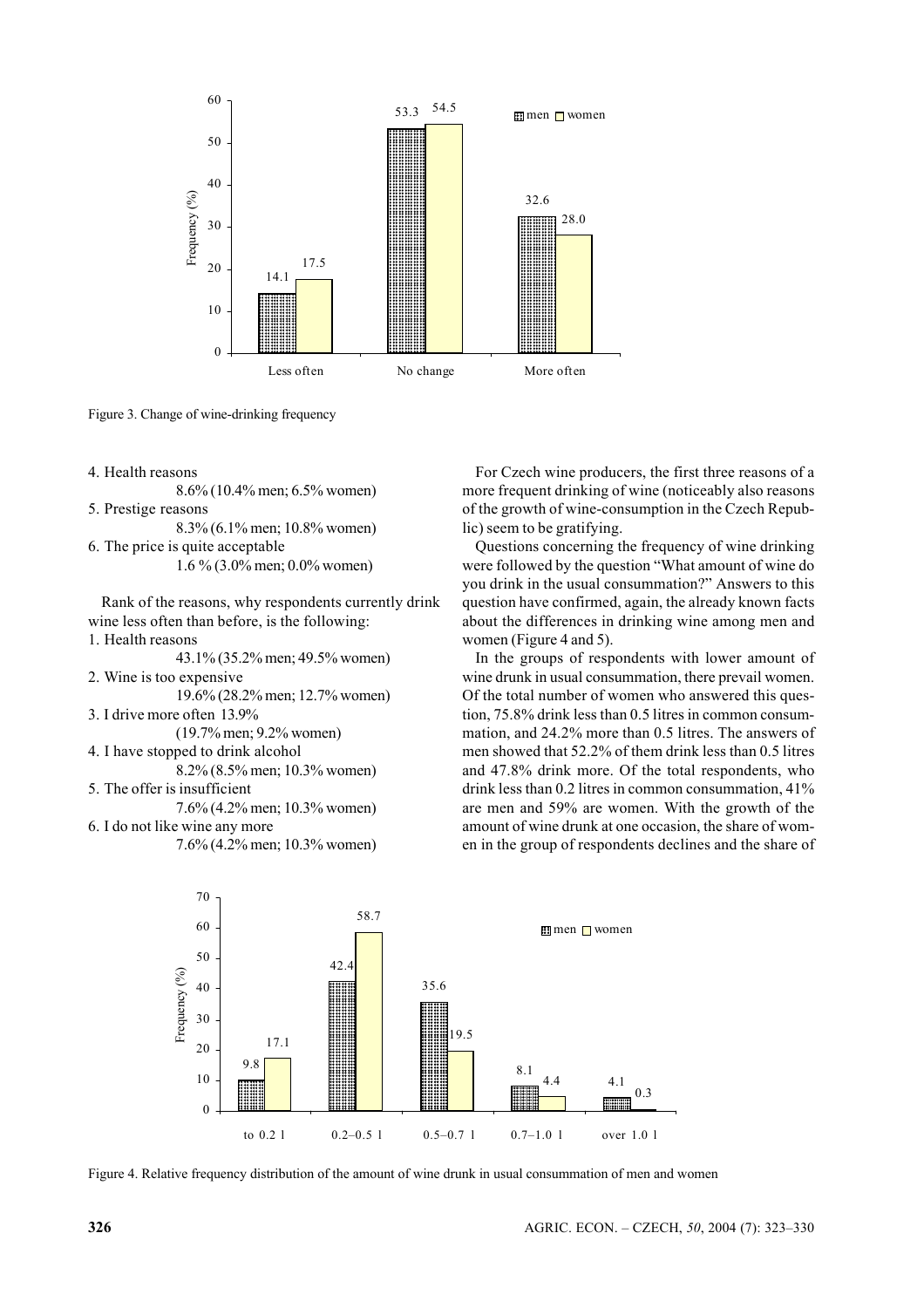

Figure 5. Share of men and women answering the question "How much wine do you drink in usual consummation?"

men growths (Figure 5). In the group of respondents drinking more than 1 litre of wine, there are 5% women and 95% men.

An accord of men and women was found in answers to the questions concerning the occasions and places of wine drinking. The obvious reason is that men and women drink wine mostly together. The answers to the question "On which occasions do you usually drink wine?" were the following:

| 1. On celebrations                    | 28.2%    |
|---------------------------------------|----------|
| 2. When visited by friends            | 26.4%    |
| 3. When I want to make a nice evening | 16.6%    |
| 4. Whenever I fancy                   | $13.3\%$ |
| 5. With meal                          | $10.3\%$ |
| 6. When I want to cheer up            | $5.2\%$  |

In terms of place, 37.9% of respondents mentioned, that they drink wine most often at home, 29.2% of respondents drink wine most often when visiting friends and acquaintances, 19.0 % in restaurants and wine-houses,

6.2% in special wine shops, 3.8% in discos, 3.6% outdoors in the country and 0.3% of respondents drink wine most often directly in the wine-cellar of the producer.

#### **Frequency and place of purchase of wine**

For evaluation of habits and behaviour of wine-consumers from the producers' point of view, it is necessary to know how often – and especially where – customers usually or most frequently buy wine (Table 3 and Figure 6).

Answers to the question "Where do you usually buy wine?" resulted in the following rank:

1. In supermarket (hypermarket)

45.2% (42.9% men; 47.9% women)

```
2. In a specialised store
```
23.8% (23.9% men; 23.6% women)

#### 3. In ordinary shop

9.7% (8.8% men; 10.8% women)

| Table 3. Answers to the question "How often do you buy wine?" |  |  |
|---------------------------------------------------------------|--|--|
|                                                               |  |  |

|                           | Frequency of answers |       |       |               |       |       |  |
|---------------------------|----------------------|-------|-------|---------------|-------|-------|--|
| Possible answers          | men                  |       | women |               | total |       |  |
|                           | abs.                 | $\%$  | abs.  | $\frac{0}{0}$ | abs.  | $\%$  |  |
| 1. Several times a week   | 45                   | 9.8   | 32    | 8.3           | 77    | 9.1   |  |
| 2. About once a week      | 82                   | 17.9  | 57    | 14.8          | 139   | 16.5  |  |
| 3. Several times a month  | 146                  | 31.9  | 141   | 36.6          | 287   | 34.1  |  |
| 4. At least once a month  | 131                  | 28.6  | 107   | 27.8          | 238   | 28.2  |  |
| 5. About once a half-year | 44                   | 9.6   | 40    | 10.4          | 84    | 10.0  |  |
| 6. About once a year      | 10                   | 2.2   | 8     | 2.1           | 18    | 2.1   |  |
| Total                     | 458                  | 100.0 | 385   | 100.0         | 843   | 100.0 |  |

Note: The whole sample consists only of 843 respondents. 157 respondents were excluded from the sample. These were the respondents from the group that drinks wine once a half-year or less frequently and in usual consummation drink at maximum 0.1 litre of wine. These respondents do not like wine too much and drink it only on exceptional occasions. They almost never buy wine and are not interested in it.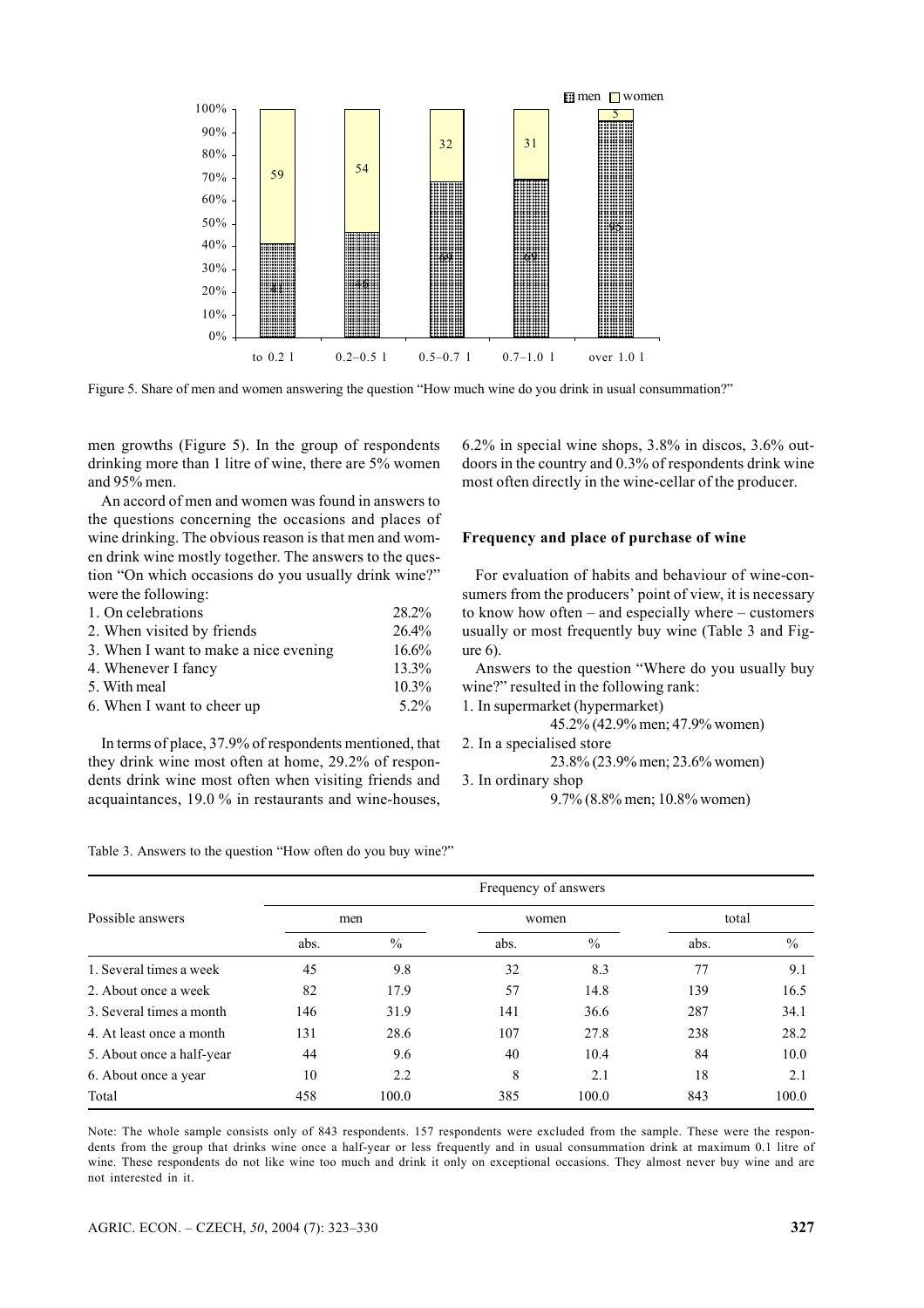

frequency of drinking frequency of purchase

Figure 6. Comparison of frequency of drinking and purchase of wine

Note: The sample was reduced by 27 respondents who do not drink wine at all (see Table 2).

4. Directly from producer 8.5% (10.4% men; 6.2% women) 5. In a barrelled-wine shop 7.2% (8.3% men; 5.9% women) 6. In a restaurant, pub, wine-house 5.4% (5.3% men; 5.6% women)

The answers of respondents concerning the place of purchase correspond with information from another part of this research, according to which consumers buy approximately 46% of wine sold in the Czech Republic in supermarkets and hypermarkets, when 68% of wine sold in these stores are table wines and brand wines. Consumers, who buy wine in specialised wine-stores, are more demanding. This documents the fact that 67% of wine sold in these stores are quality wines and attribute wines.

#### **Preference of type and quality-level of wine**

In order to be able to find out, what kinds of wine do respondents prefer, we use the indication of type of wine distinguishing, whether it is white, red or rose wine, and quality-level of wine distinguishing according to the Wine Act, whether it is table wine, quality branded wine, quality varietal, attribute quality varietal, or sparkling or brisk wine.

We can rank the answers of respondents to the question "What type of wine do you prefer?" as follows:

- 40.8% of respondents (41.9% men and 39.5% women) prefer white wines;
- 38.8% respondents (37.6% men and 40.3% women) prefer red wines;
- 0.8% respondents (0.7% men and 1.0% women) prefer rose wines.

The remaining 19.6% of respondents (19.8% of men and 19.2% of women) stated, that they do not have any preference, and their decision on what type of wine they buy or drink is based on their temper and situation in the given time moment.

Responses to the question "Which quality-level of wine do you prefer?" provide valuable information for producers (Table 4 and Figure 7). They represent a tendency of conversion of customers to consume higher-

Table 4. Answers to the question "Which quality-level of wine do you prefer?"

| Possible answers      |      | Frequency of answers |       |               |       |               |  |
|-----------------------|------|----------------------|-------|---------------|-------|---------------|--|
|                       | men  |                      | women |               | total |               |  |
|                       | abs. | $\frac{0}{0}$        | abs.  | $\frac{0}{0}$ | abs.  | $\frac{0}{0}$ |  |
| 1. Table              | 47   | 10.2                 | 52    | 13.5          | 99    | 11.7          |  |
| 2. Quality branded    | 53   | 11.6                 | 53    | 13.8          | 106   | 12.6          |  |
| 3. Quality varietal   | 259  | 56.6                 | 184   | 47.8          | 443   | 52.5          |  |
| 4. Attribute varietal | 77   | 16.8                 | 60    | 15.6          | 137   | 16.3          |  |
| 5. Sparkling, brisk   | 22   | 4.8                  | 36    | 9.3           | 58    | 6.9           |  |
| Total                 | 458  | 100.0                | 385   | 100.0         | 843   | 100.0         |  |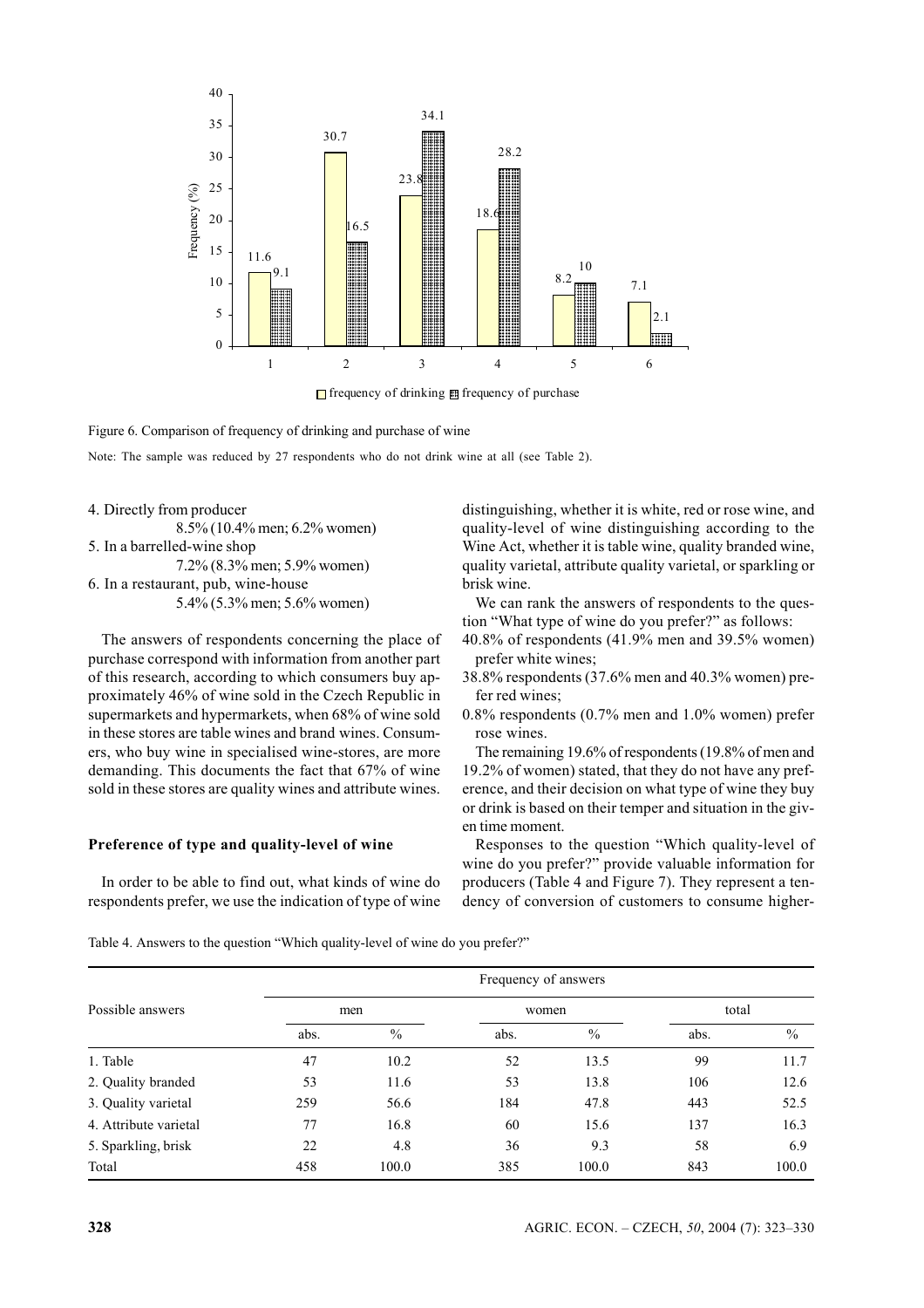

Figure 7. Relative frequency distribution of answers to the question "Which quality-level of wine do you prefer?"

quality wine. Of the total number of respondents 24.3% stated, that they prefer table and branded wines, and 68.8 % of respondents prefer varietal and attribute wines. Sparkling and brisk wine is prefered by 6.9 % of respondents.

Comparison of preference of quality-level wine by sex shows, that women prefer more table and branded wines (27.3% of women and 21.8% of men), and sparkling and brisk wines (9.3% of women, and 4.8% of men). Men, on the other hand, prefer especially the quality varietal wine (56.6% of men and 47.8% of women), and less attribute wine (16.8% of men and 15.6% of women).

The part focusing on the preference of type and quality-level of wine was concluded with the question "Which particular wine do you buy most often?" Answers to this question resulted in the following rank of the most often purchased wines by the given sample of respondents:

- 1. Frankovka
- 2. Cabernet Sauvignon
- 3. Müller Thurgau
- 4. Veltlínské zelené
- 5. Rulandské bílé
- 6. Svatovavřinecké
- 7. Modrý Portugal
- 8. Chardonnay
- 9. Ryzlink vlašský
- 10. Bohemia sekt

The top-ten most often purchased wines include four varieties of red wine, five varieties of white wine, and one sparkler. It is gratifying, that these are varietal wines, and Czech origin wines, even though some varieties, e.g. Cabernet Sauvignon, Veltlínské zelené, Modrý Portugal, and especially Chardonnay are very often listed among the wines imported from abroad. Consumers will definitely buy these wines and compare them with the Czech ones. A possible conversion of customers from Czech to foreign wines, especially in the red wine segment, represents a certain threat for producers, whose focus on quality and price will be the basic condition of their competitive ability.

#### **CONCLUSION**

The paper includes partial results of research oriented on habits and behaviour of consumers in the wine market in the Czech Republic. Based on direct questioning of 1 000 respondents from the whole Czech Republic, we found that 11.3% of respondents drink wine several times a week, 29.8% of respondents at least once a week, and 23.2 % drink wine several times a month. Only 2.7% of respondents do not drink wine at all. 30.3% of respondents drink wine more often than before, especially because of the fact, that they like wine more, it is of a better quality, and the offer is greater. 34.1% of respondents buy wine several times a month, especially in supermarkets or hyper markets (45.2%) and in special vine-stores (23.8%). 52.5% of respondents prefer quality varietal wine. The rank of the top ten wines most often bought by the selected sample of respondents is: Frankovka, Cabernet Sauvignon, Müller Thurgau, Veltlínské zelené, Rulandské bílé, Svatovavřinecké, Modrý Portugal, Chardonnay, Ryzlink vlašský, Bohemia sekt (Kolektiv 2004).

Wine is a specific commodity, in which the consumer demand develops and changes based on moral characteristics of consumers, their habits, experience, health, attitude towards enjoyment etc. Consumers do not expect only a certain enjoyment from wine drinking, but also a certainty and improvement of self-confidence, reaching a positive spirit, ease of communication and liaison of social contacts, and also a feeling of integration with a certain social group.

Development intents of winegrowing and wine-production consider the current average consumption per inhabitant to be low in comparison with abroad, and ex-